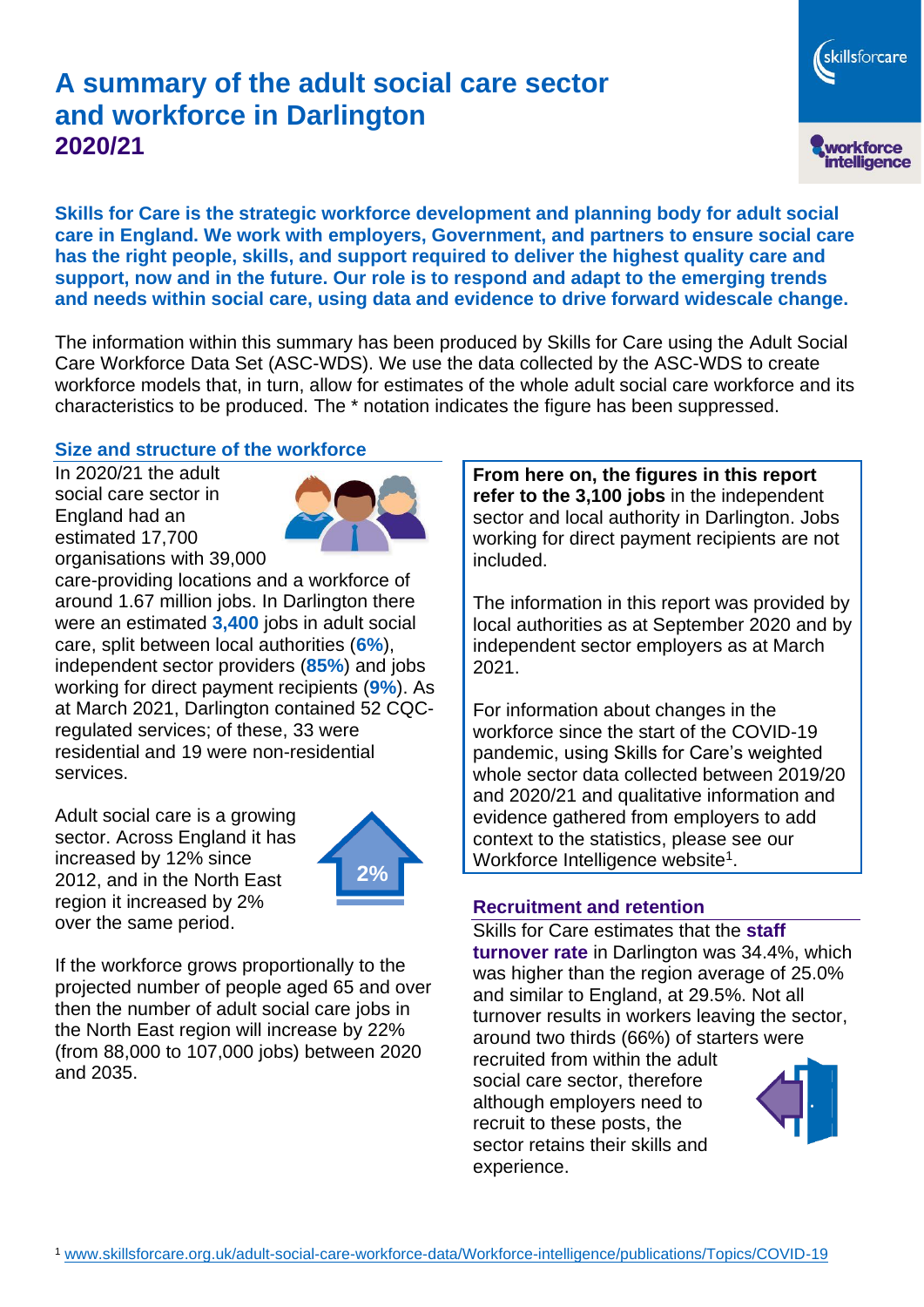Adult social care has an experienced 'core' of workers. Workers in Darlington had on average **9.7 years of experience in the sector** and 84% of the workforce had been working in the sector for at least three years.

Using both workforce intelligence evidence and our links with employers and stakeholders across England, we know that recruitment and retention is one of the largest issues faced by employers. We have many resources and tools available to help, for example the 'Values-based recruitment and retention toolkit'<sup>2</sup> and 'Seeing potential: widen your talent pool'. <sup>3</sup> For more information please visit: [www.skillsforcare.org.uk/recruitment-retention](http://www.skillsforcare.org.uk/recruitment-retention)

### **Employment information**

We estimate Darlington had **3,100** adult social care jobs employed in the local authority and independent sectors. These included 250 managerial roles, 150 regulated professionals, 2,300 direct care (including 1,900 care workers), and 425 othernon-care proving roles.

The average number of **sickness days** taken in the last year in Darlington was 10.4, (10.2 in North East and 9.5 across England). With an estimated directly employed workforce of 2,900, this would mean employers in Darlington lost approximately **30000 days to sickness in 2020/21**. In England levels of staff sickness have nearly doubled over the course of the pandemic between 2019/20 and 2020/21, in total around 6 million extra days were lost to sickness than in the year before.

Less than a quarter (20%) of the workforce in Darlington were on zero-hours contracts. Around a half (52%) of the workforce usually worked full-time hours and 48% were parttime.

## **Chart 1. Proportion of workers on zero hours contracts by area**

**England** North East **Darlington** 



## **Workforce demographics**

The majority (88%) of the workforce in Darlington were female, and the average age was 44.5 years old. Workers aged



24 and under made up 9% of the workforce and workers aged over 55 represented 29%. Given this age profile approximately 900 people will be reaching retirement age in the next 10 years.

Nationality varied by region, in England 83% of the workforce identified as British, while in the North East region this was 96%. An estimated 96% of the workforce in Darlington identified as British, 2% identified as of an EU nationality and 2% a non-EU nationality, therefore there was a similar reliance on EU and non-EU workers.

## **Pay**



Table 1 shows the full-time equivalent annual or hourly pay rate of selected job roles in Darlington (area), North East (region) and England. All figures

represent the independent sector as at March 2021, except social workers which represent the local authority sector as at September 2020. At the time of analysis, the National Living Wage was £8.72.

#### **Table 1. Average pay rate of selected job roles by area**

|                                 | <b>England</b> | <b>Region</b> | Area    |
|---------------------------------|----------------|---------------|---------|
| Full-time equivalent annual pay |                |               |         |
| Social Worker <sup>t</sup>      | £37,100        | £35,000       | £33,200 |
| Registered nurse                | £33,600        | £32,400       | £34,300 |
| Hourly pay                      |                |               |         |
| National Living<br>Wage         | £8.72          | £8.72         | £8.72   |
| Senior care worker              | £10.00         | £9.79         | £9.66   |
| Care worker                     | £9.29          | £9.05         | £8.99   |
| Support and<br>outreach         | £9.53          | £9.36         | £9.10   |

†Local authority social workers only.

Please note that pay varies by sector, with local authority pay generally being higher than independent sector pay.

[www.skillsforcare.org.uk/vba](http://www.skillsforcare.org.uk/vba)